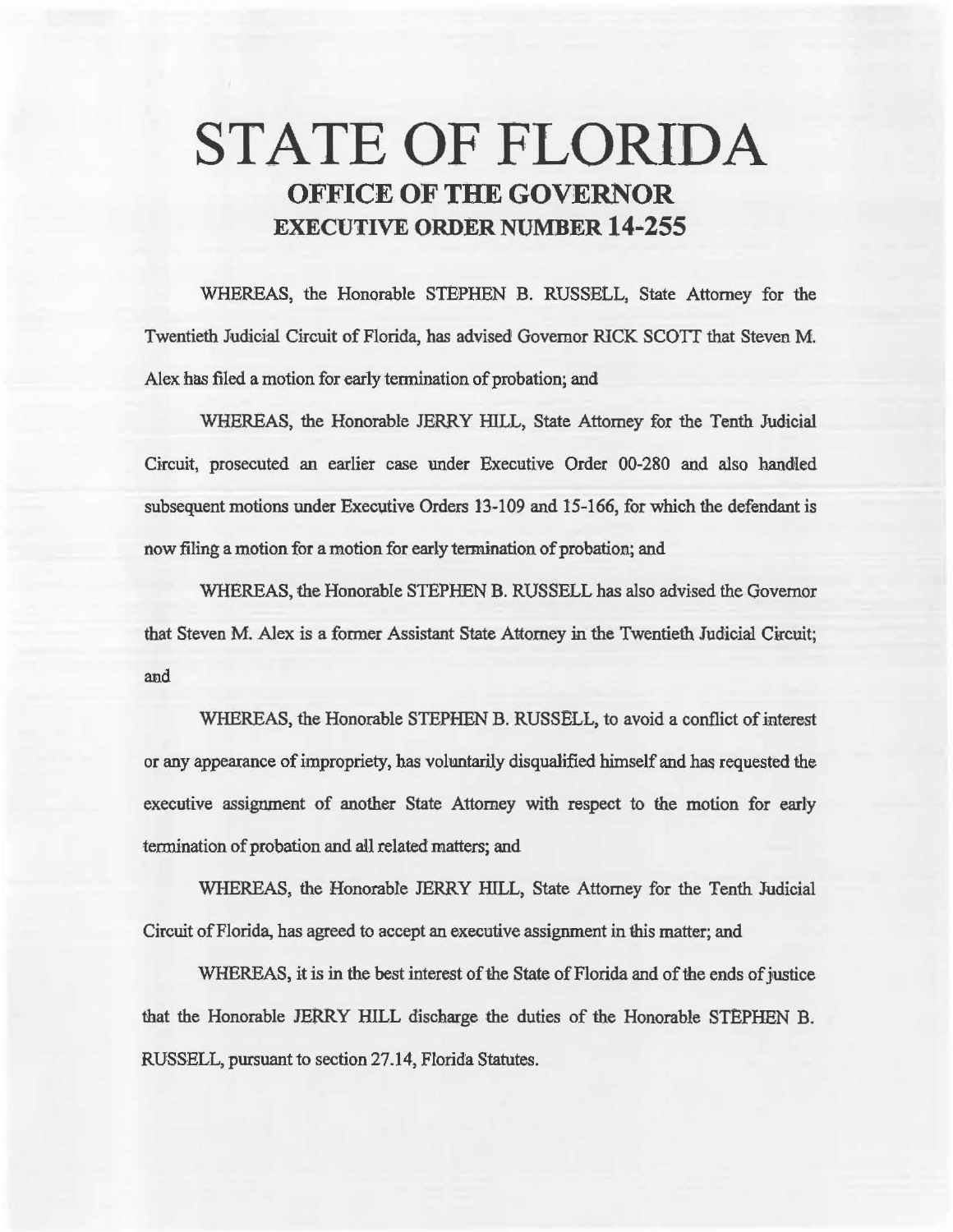NOW, THEREFORE, I, RICK SCOTT, Governor of Florida, in obedience to my solemn constitutional duty to ''take care that the laws be faithfully execated," and pursuant to the Constitution and laws of the State of Florida, issue the following Executive Order, effective immediately:

#### Section 1.

The Honorable JERRY HILL, State Attorney for the Tenth Judicial Circuit of Florida, referred to as the "Assigned State Attorney," is assigned to discharge the duties of the Honorable STEPHEN B. RUSSELL, State Attorney for the Twentieth Judicial Circuit of Florida, as they relate to the motion for early termination of probation and all matters related to Steven M. Alex.

### Section 2.

The Assigned State Attorney or one or more Assistant State Attorneys and Investigators, who have been designated by the Assigned State Attorney, shall proceed immediately to the Twentieth Judicial Circuit of Florida, and are vested with the authority to perform the duties prescribed herein.

#### Section 3.

All residents of the Twentieth Judicial Circuit are requested, and all public officials are directed, to cooperate and render whatever assistance is necessary to the Assigned State Attorney, so that justice may be served.

#### Section 4.

The period of this Executive Assignment shall be for one (1) year, to and including September 12, 2015.